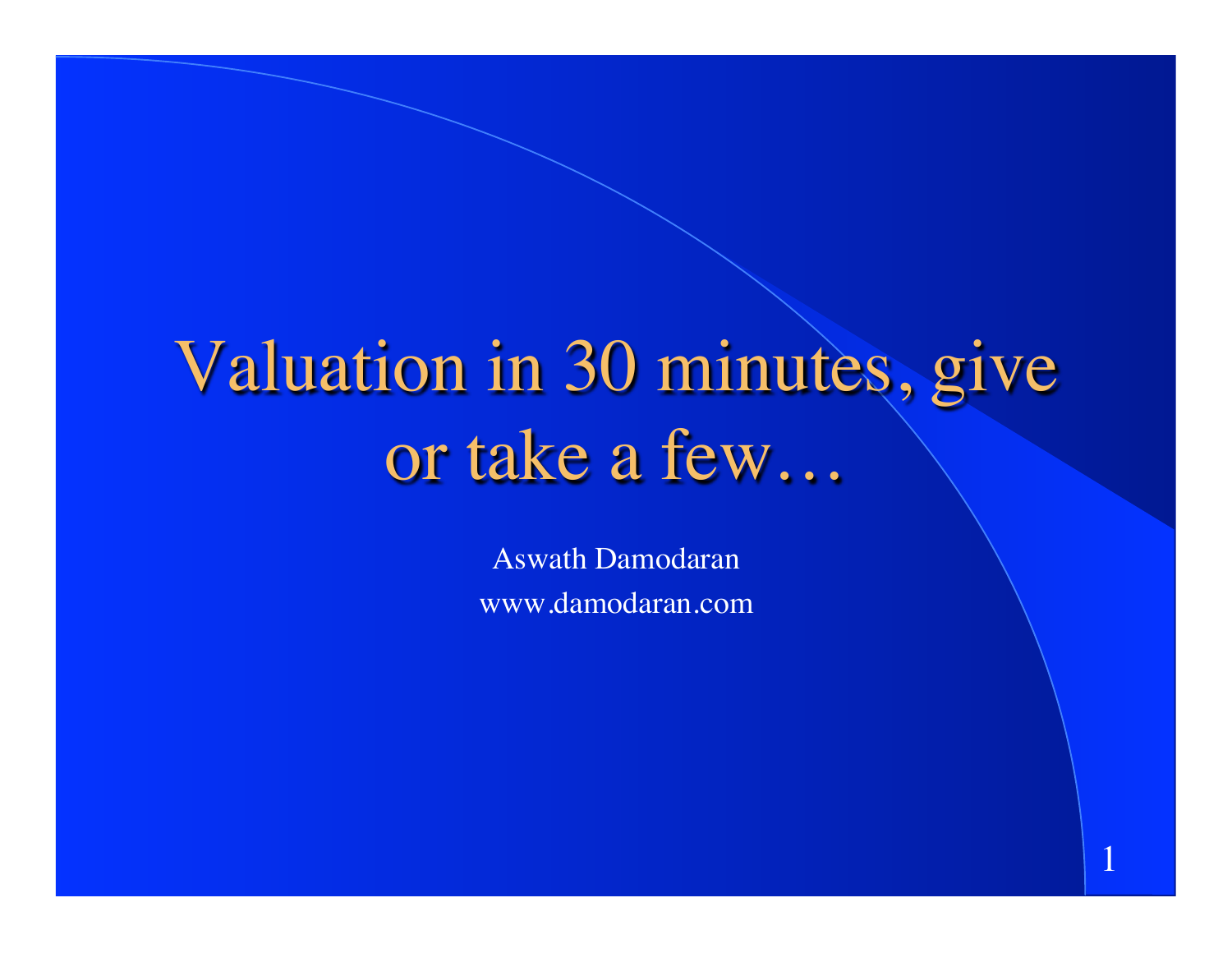# DCF Choices: Equity Valuation versus Firm Valuation

#### **Firm Valuation**: Value the entire business

| <b>Assets</b>                                                                                                                        |                      | <b>Liabilities</b> |                                                                                                                |
|--------------------------------------------------------------------------------------------------------------------------------------|----------------------|--------------------|----------------------------------------------------------------------------------------------------------------|
| <b>Existing Investments</b><br>Generate cashflows today<br>Includes long lived (fixed) and<br>short-lived(working<br>capital) assets | Assets in Place      | Debt               | Fixed Claim on cash flows<br>Little or No role in management<br><b>Fixed Maturity</b><br><b>Tax Deductible</b> |
| Expected Value that will be<br>created by future investments                                                                         | <b>Growth Assets</b> | Equity             | Residual Claim on cash flows<br>Significant Role in management<br><b>Perpetual Lives</b>                       |
|                                                                                                                                      |                      | . .                | and the contract of the contract of the<br>$\mathbf{X}$ $\mathbf{Y}$ $\mathbf{1}$<br>-49.                      |

**Equity valuation**: Value just the equity claim in the business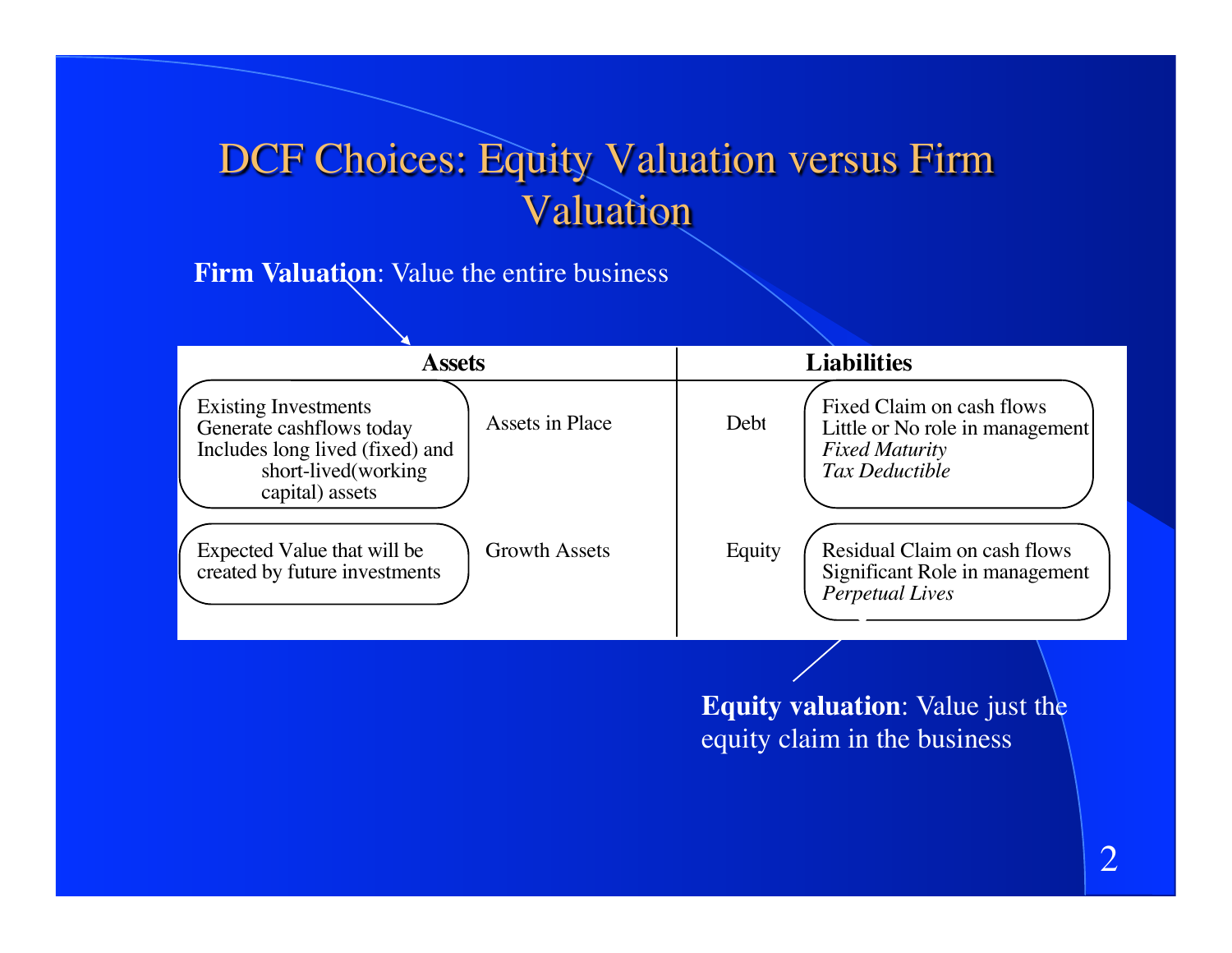## More generally… The value of any business is a function of..

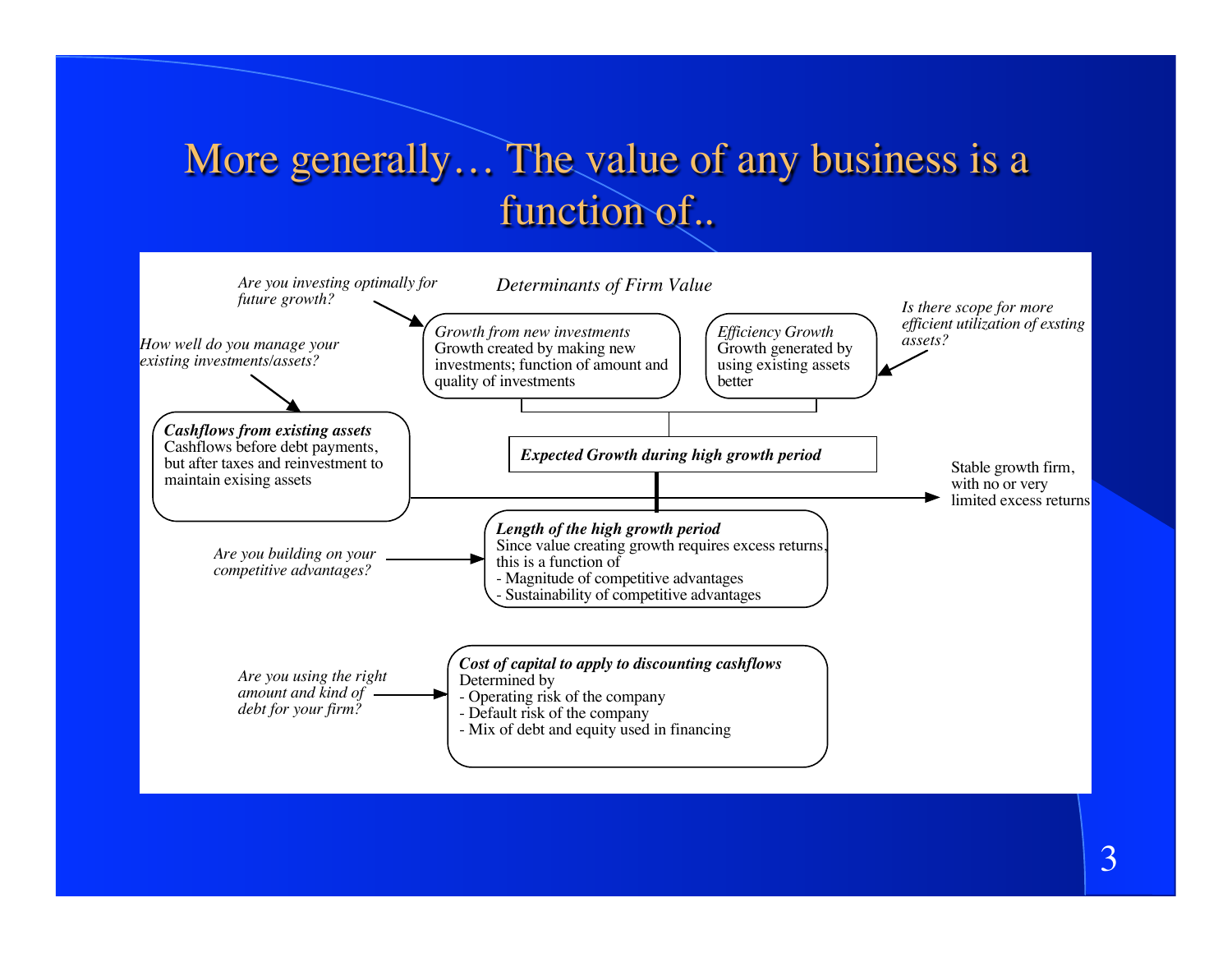#### Estimating cash flows to a business



4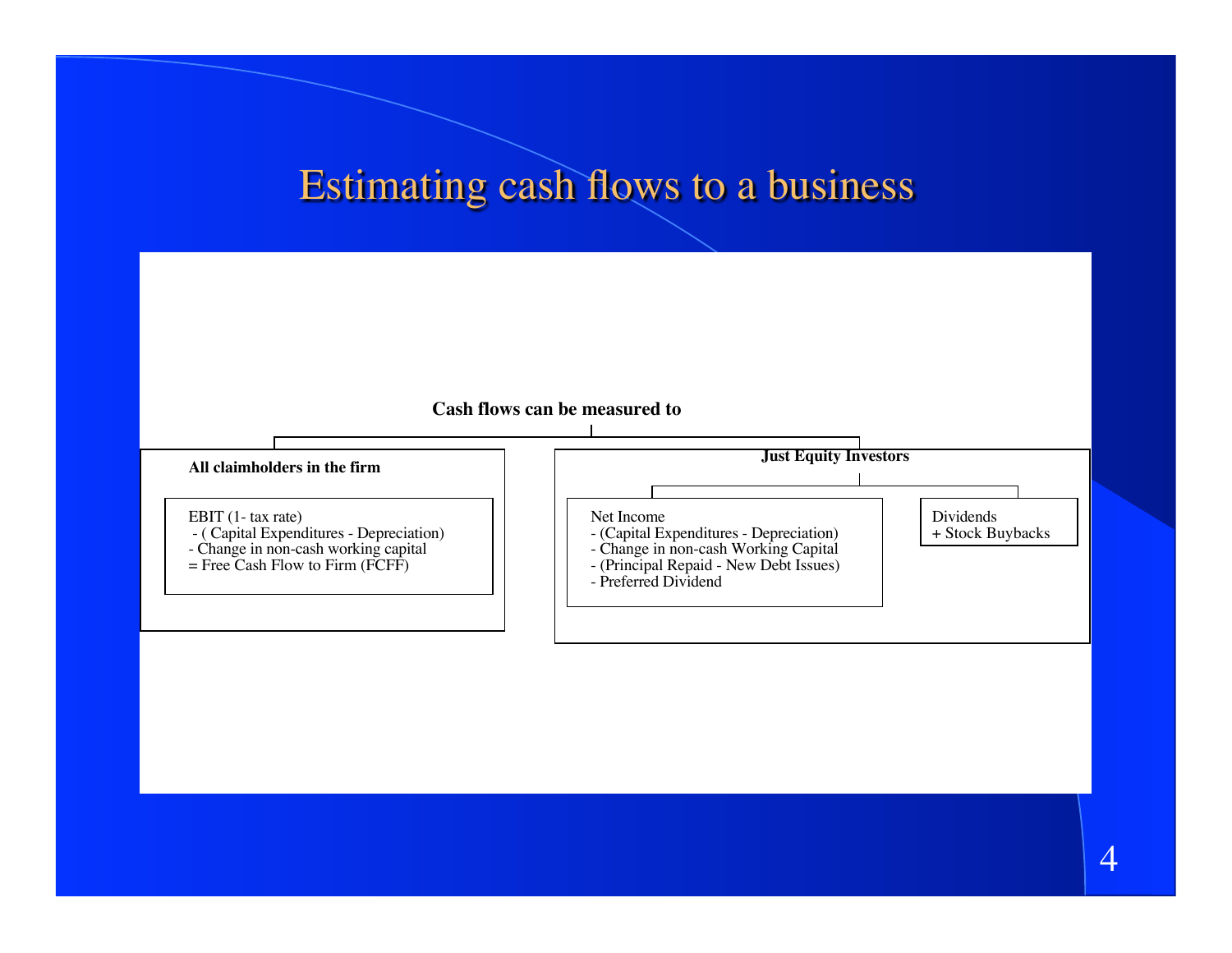#### And discount rates…

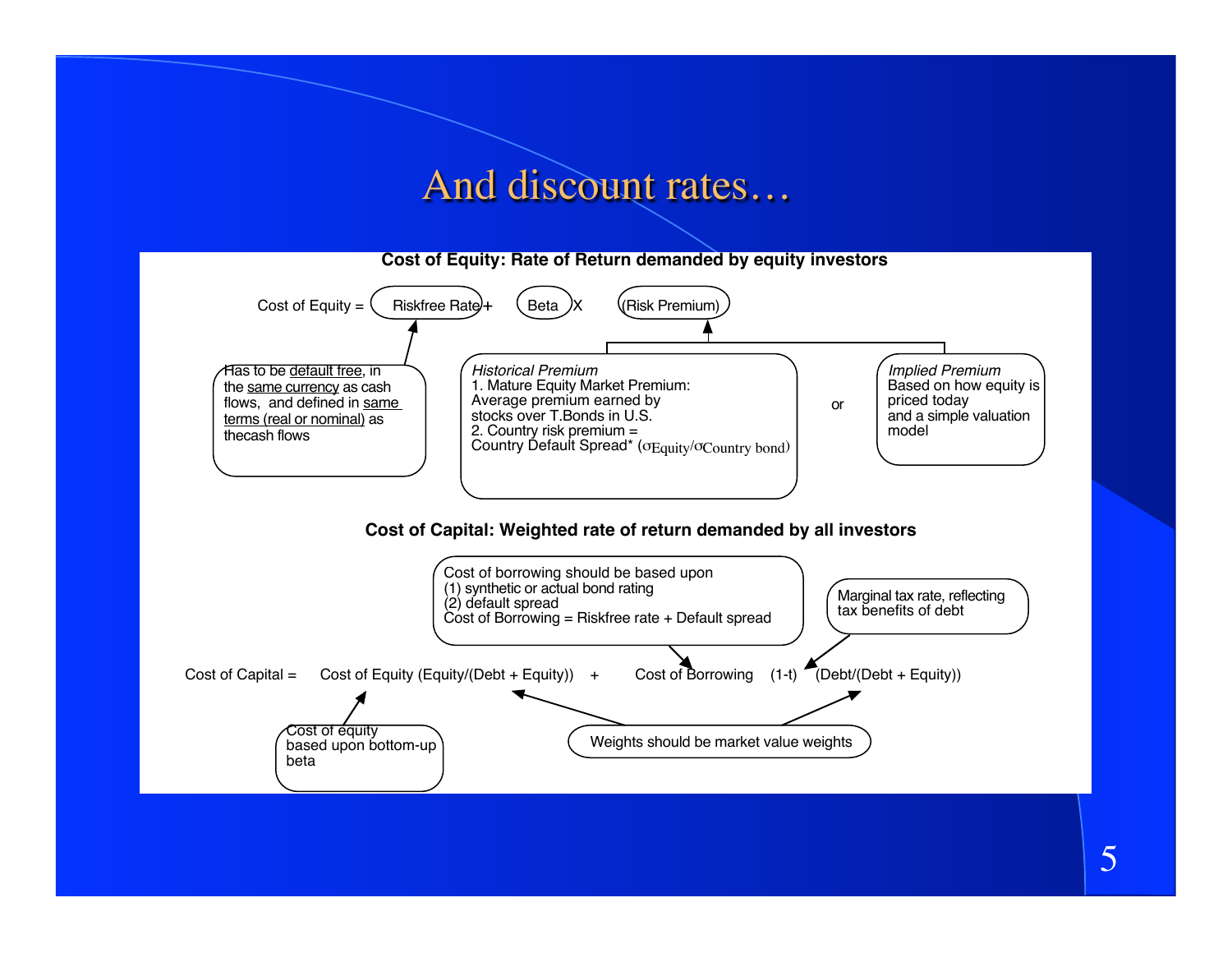#### Where does growth come from?

- To grow, a company has to reinvest. How much it will have to reinvest depends in large part on how fast it wants to grow and what type of return it expects to earn on the reinvestment.
	- $-$  Reinvestment rate = Growth Rate/ Return on Capital

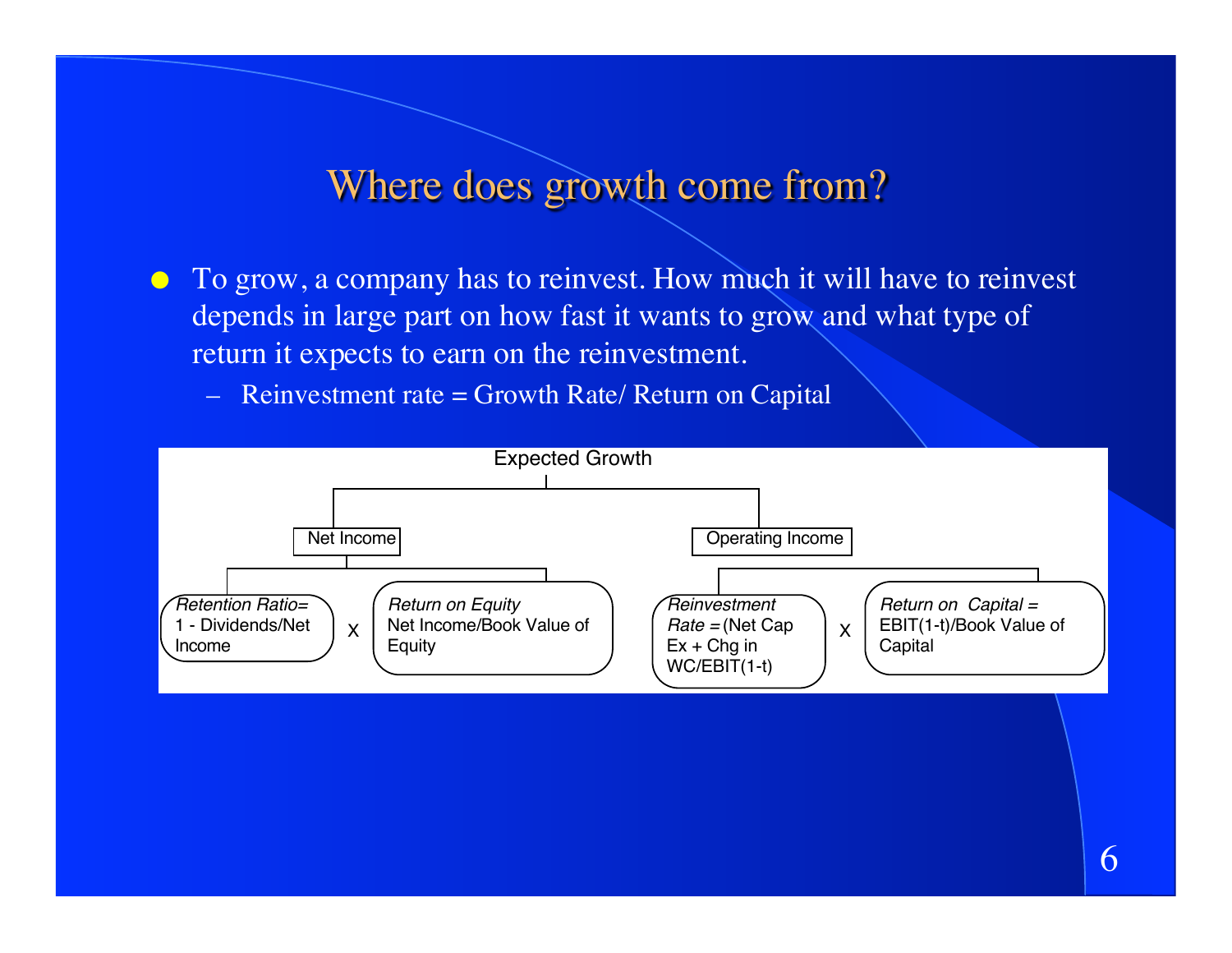# All good things come to an end… stable growth and beyond..

- No matter how great a company's products and management are, two forces operate to drag the company's growth rate down towards the growth rate of the economy. The first is scale. As companies grow, they get larger, and as they get larger, it becomes more difficult to grow. The second is competition.
- Both forces also operate to pull down the return on capital for a company towards its cost of capital. Mature companies earn much lower returns on capital, relative to their cost of capital.
- From a mechanical standpoint, this effectively allows us to stop estimating cash flows at some point and estimate a terminal value, by assuming that cash flows will grow at a constant rate forever beyond that point. The "mature" company that we visualize should have a mature company's cost of capital and a mature company's return on capital.